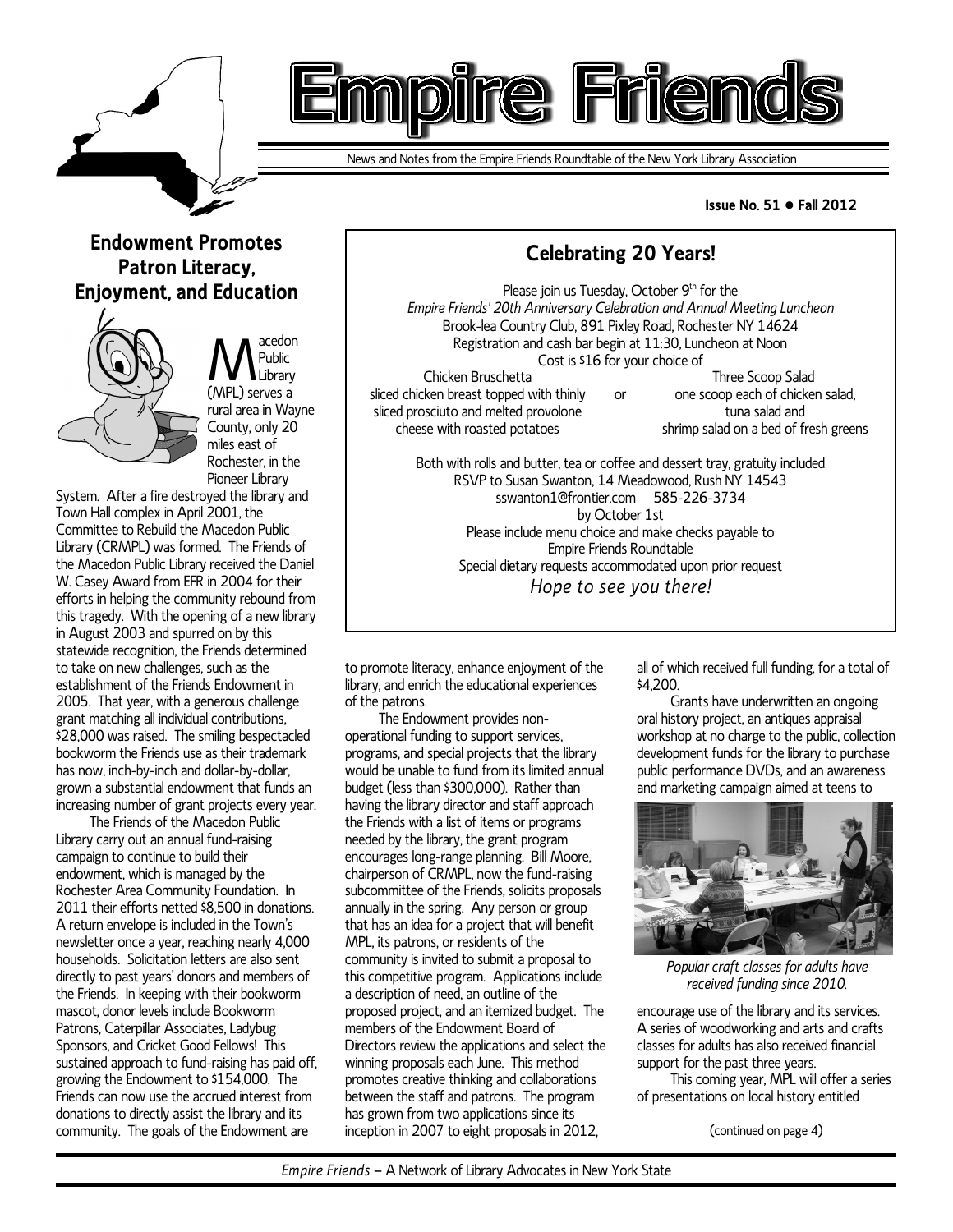## **Empire Friends Roundtable Achievements, Part III**

#### **2003**

■ Fall 2003: 27th newsletter. Phyllis Pittman Kitt turns over newsletter editorship to Susan Swanton after editing the past 17 issues since 1997!

**EFR** programs at NYLA in Saratoga Springs on November 7, 2003 are: 'Save Our Library: a Study in Advocacy', 'Small Libraries with Big Ideas', and 'Get the Message Out: Publicizing Your Friends'.

■ The Daniel Casey Award goes to Friends of Rochester Public Library for their advocacy efforts in the face of major budget cuts.

Kathy Adam is elected 2004 President

#### **2004**

**E** Sue Swanton updates EFR portion of NYLA web site which becomes a regular communication tool for EFR.

**EFR** programs at NYLA in Rochester on October 22, 2004 are: 'How to Win a Referendum', 'Internet Book Sales' and 'Friends Making Friends'.

■ The Daniel Casey Award goes to The Friends of Macedon Public Library for their fundraising efforts for their library which burned down.

**B** Bill Pontius is elected President

#### **2005**

**EFR programs at NYLA on October 28 in** Buffalo are: 'Strategies to Get the Message Across', 'How to Start or Revitalize a Friends Group', and 'Friends Making Friends'.

The Daniel Casey Award goes to Helen Marshall, Queens Borough President, on behalf of her advocacy for the Queens Borough Public Library.

#### **2006**

April 28: Susan Swanton is elected 2006 President.

**EFR** cosponsored the following programs at NYLA in Saratoga Springs on November 3 are: 'Education Commissioner Richard Mills' talk', 'One Person Makes a Difference', 'Planning a Trip to the National Book Festival' and 'Low Cost-High Return Advocacy'.

**E** Susan Swanton was re-elected 2007 President

■ The Daniel Casey Award was presented to Hugh Lee, Trustee Emeritus of the Bovina Public Library.

A. Ross Kitt II and Phyllis Pittman Kitt's 2006 win of the 2006 NYLA Outstanding Advocate of Libraries Award for their work on behalf of EFR

#### **2007**

■ National Friends of Libraries Week [NFOLW] celebrated by EFR for 1st time with NYS Legislature's proclamation of the 3rd week of

October for NFOLW.

**EFR programs at Buffalo NYLA Conference** on October 19 are "How to Use the Magic Words Tax Deductible", "Quick and Easy Newsletters Using Word Templates", and "Friends Operated Bookstores"

■ 15th Anniversary luncheon celebrated in Buffalo by Fred Stoss's A Librarian's Perspective on Global Warming"

■ The Daniel Casey Award goes to David

Cooper, of the Bethlehem Public Library

**Betsy Sywetz is elected 2008 President.** 

#### **2008**

**EFR wins FOLUSA award for best state** Friends' Celebration of National Friends of Library Week.

**EFR** decides to pay it forward with their own NYS contest for the best Friends celebration of National Friends of Library Week from its EFR members.

NYSALB [New York State Association of Library Boards] and EFR collaborate on joint Spring symposium.

**EFR** programs at NYLA conference on November 7th in Saratoga Springs are: 'Friendly Fundraising", "Innovative Programs by Friends""Library Friends as Advocates" and "Friends and Trustees: Working Together to Build Better Libraries".

**E** Dennis Mosley of the Albany Library Friends, wins the 2008 Daniel Casey Award

Betsy Sywetz is reelected 2009 President.

#### **2009**

■ 1st winners of EFR's NFOLW contest are: Friends of the Brighton Memorial Library [for large Friends group] and the Friends of the Pittsford Public Library [for small Friends group]

**EFR** wins FOLUSA's award for best state Friends' Celebration of National Friends of Library Week for a 2nd year!

**EFR** decides to pay it forward again with their 2nd NYS contest for the best Friends celebration of National Friends of Library Week from its EFR members.

**EFR** begins a regional Friends workshop approach with presentation to Buffalo-Erie County Friends groups in May.

**EFR** programs at NYLA Conference in Saratoga Springs on October 16 are: "Injecting New Blood into your Friends Group", "100 Friends Ideas in 50 Minutes" and "When Times Are Tough, Libraries Need Friends More than Ever"

■ The Friends of Orchard Park Public Library win the Daniel Casey Award

Bill Crumlish is elected 2010 President

#### **2010**

■ 2nd winners of EFR's NFOLW contest are: Friends of the Brighton Memorial Library [for



large Friends group] and the Friends of the Waterford Public Library [for small Friends group] with Literary Manhattan winning for the first NFOLW celebration for a Special Friends group.

 $\blacksquare$  EFR wins FOLUSA's award for best state Friends' Celebration of National Friends of Library Week for a 3rd year! [Note after this year, the state Friends category was eliminated by FOLUSA, now ALSTAFF]

 $\blacksquare$  EFR decides to pay it forward again with their 3rd NYS contest for the best Friends celebration of National Friends of Library Week from its EFR members.

**EFR** programs at NYLA conference in Saratoga Springs on November 5th are: "Where's the Money: Celebrating National Friends of Library Week", 'We're in This Together: Friends Sharing Solutions to Common Problems" and "I Love My Library and I Vote; Moving Beyond Bumper Stickers" Robert Manning, Trustee of the

Baldwinsville Public Library, wins the Daniel Casey Award

Betsy Sywetz is again elected President of EFR.

#### **2011:**

■ More regional Friends workshops held by EFR Board members

**EFR** programs at NYLA conference in Saratoga Springs on November 4 are: " Successful Programming and Friends Groups", "Kids Can Rock Your Library!", and "All On the Same Page: Board -Friends-Director Relationships"

**Fiends of the Red Hook Library win the** Daniel Casey Award

Randy Enos is elected President of EFR

#### **2012:**

**EFR** opts to skip NYLA programs this year to concentrate on regional Friends workshops **Plans for EFR 20th Anniversary celebration** made for early October luncheon in Rochester NY.

Note: since EFR began its newsletter in 1993, the year after EFR was founded, three newsletters a year have been sent originally to all libraries in NYS and since 2009 to EFR members only.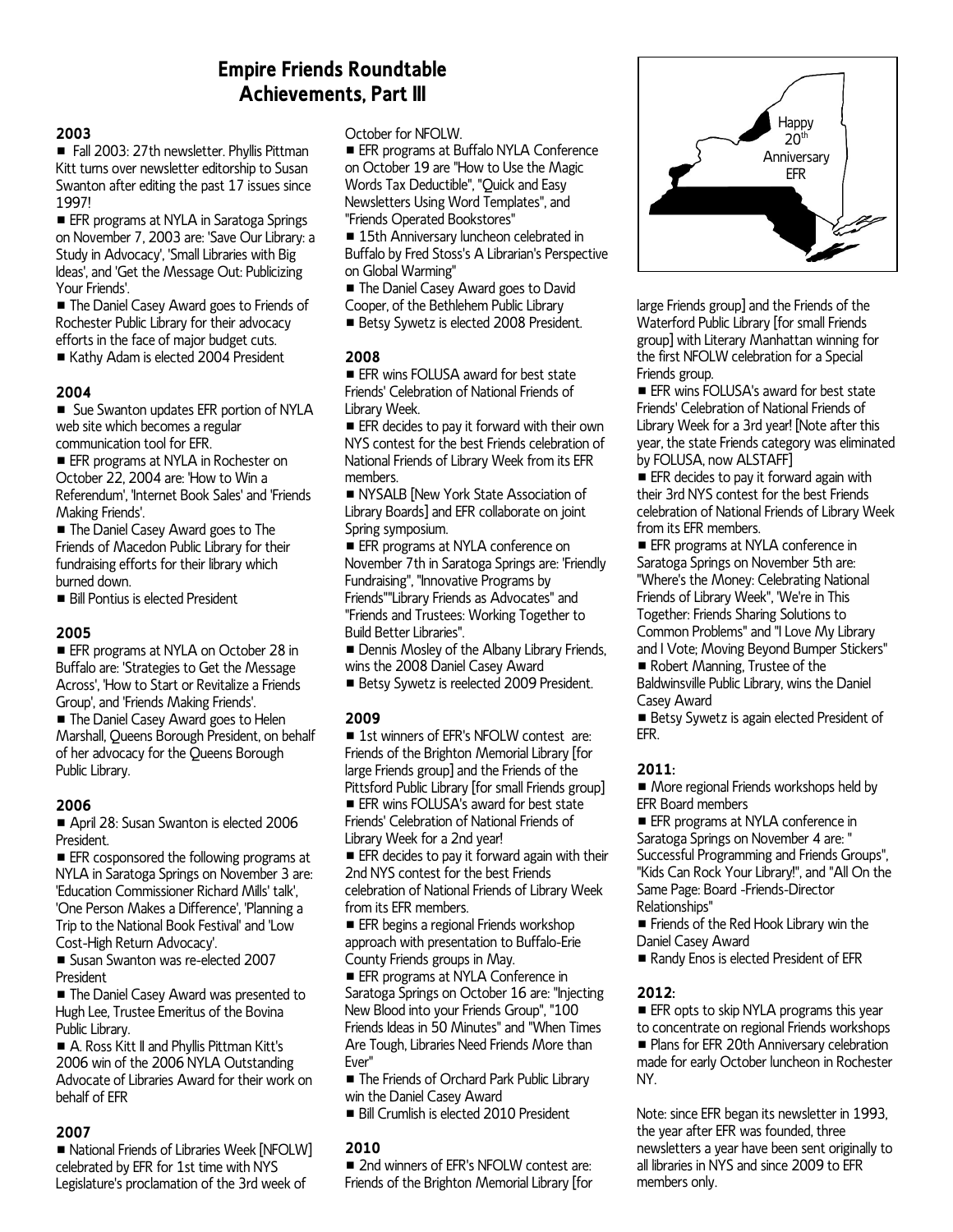# **Liberty Public Library Friends Host English Tea**



From the left, Angela Dalton, Jean Tulp and **Bobbie Laufer** 

The second Annual English Tea fund-<br>was held Sunday, April 15 in Sullivan<br>County to benefit the Liberty Public<br>Library. Sponsored by the library's Friends he second Annual English Tea fund-raiser was held Sunday, April 15 in Sullivan County to benefit the Liberty Public

group, the function was a huge success with more than 50 supporters in attendance. Homemade tea-cakes, cream puffs, scones, cupcakes and finger sandwiches were served. Jean Tulp, owner/operator of the Lazy Pond Bed & Breakfast, donated the venue, as she did last year. Library Friends Hostesses wore traditional English garb adding the appropriate accent to the festivities. Appreciative of the support and turnout, Friends President Angela Dalton said, "At this time of year, people get cabin fever and I see it as friends coming together for a cause. We have a great group of library supporters here in Liberty."

Other fund-raisers held by the Liberty Friends group include book sales, bake sales and raffles. The English Tea is their biggest fund-raiser of the year. On May 5, the Friends will hold a "Kite Day" book sale at Sullivan County Community College. Other seasonal book sales include the Memorial Day Street Fair, the Liberty Farmers' Market and the yearly fall "Harvest Fest" weekends at Bethel Woods Center for the Arts. From the success of these initiatives, the Friends of the Liberty Library are able to use the proceeds to support the library and all of its programs and services.

# **A Good Idea from Right Here**

Are you aware of the many benefits available to Individual members of NYLA? (NYLA plus EFR \$35.00 annually).

Sure, your Friends Group receives the electronic newsletters (The e-Bulletin and News You Can Use). But there is so much more valuable help available to Individual members. For instance:

- ( Discounts on health insurance, workers compensation premiums, unemployment and long term care insurance
- ( Expanded professional development opportunities at several community colleges
- $\circledcirc$  Employment opportunities on NYLA's JOBline<br> $\circledcirc$  The opportunity to influence NYLA policymaki
- The opportunity to influence NYLA policymaking and programming by participating in one of its many committees

Visit nyla.org for information on more good stuff. A membership form, which can be copied, appears on the back page of this newsletter.

# **Museum Passes**

LibraryInsight

Is Your Library Offering Museum Passes? We can show you how

www.LibraryInsight.com

978-808-1089



### **Is your Friends Group on Facebook?**

If you are, please send an email to EmpireFriendsRoundtable@frontier.com with your Facebook contact information for a future article. **Thanks!** 

## **A Word from the EFR President**

There have been important chan<br>roster of the Empire Friends Ro<br>Board since our spring newslett<br>Sue Anderson has stepped down as here have been important changes on the roster of the Empire Friends Roundtable Board since our spring newsletter. Vice-President and Chair of the Membership Committee. We are sad to see her go and will miss all of the wonderful work she did in those two positions plus the other positions she held on the EFR Board during her tenure. We will miss her at the EFR Board meetings and the input she always provided on the EFR activities and issues at hand. We hope that we'll continue to hear news about her activities with the Friends of Ilion Free Public Library and other Friends groups in Herkimer County. Thank you Sue!

The EFR Board is thrilled to have two new members join us. Lisa Wemett from Macedon has joined the Board as Vice-President and Terry Mulee from Rochester has joined the Board as Membership Committee Chair. Both Lisa and Terry have a long history of work on NYLA activities, most notably with the Youth Services Section (YSS). They will be bringing to the EFR Board a great deal of knowledge, expertise and enthusiasm which will be a big boost to the Roundtable. Welcome Lisa and Terry!



L-R Terry Mulee, Lisa Wemett

Happy 20 years EFR! Sue Swanton and the Rochester contingent of the EFR Board are busy making plans for our October 9th EFR annual meeting and 20th Anniversary Celebration. If you reside in the Rochester area or find yourself scheduled to be in that area around October 9th, plan to attend. It promises to be a festive affair. I especially hope that some of the past EFR Board members will be on hand to participate in a celebration for a milestone that they helped bring about.

The EFR Board is not participating in the NYLA Conference this fall, but will be back at the 2013 Conference with a full day of informative programs. The conference will take place September 25-28, 2013 in Niagara Falls, so mark your calendars, plan to attend, and watch for more information about the programs.